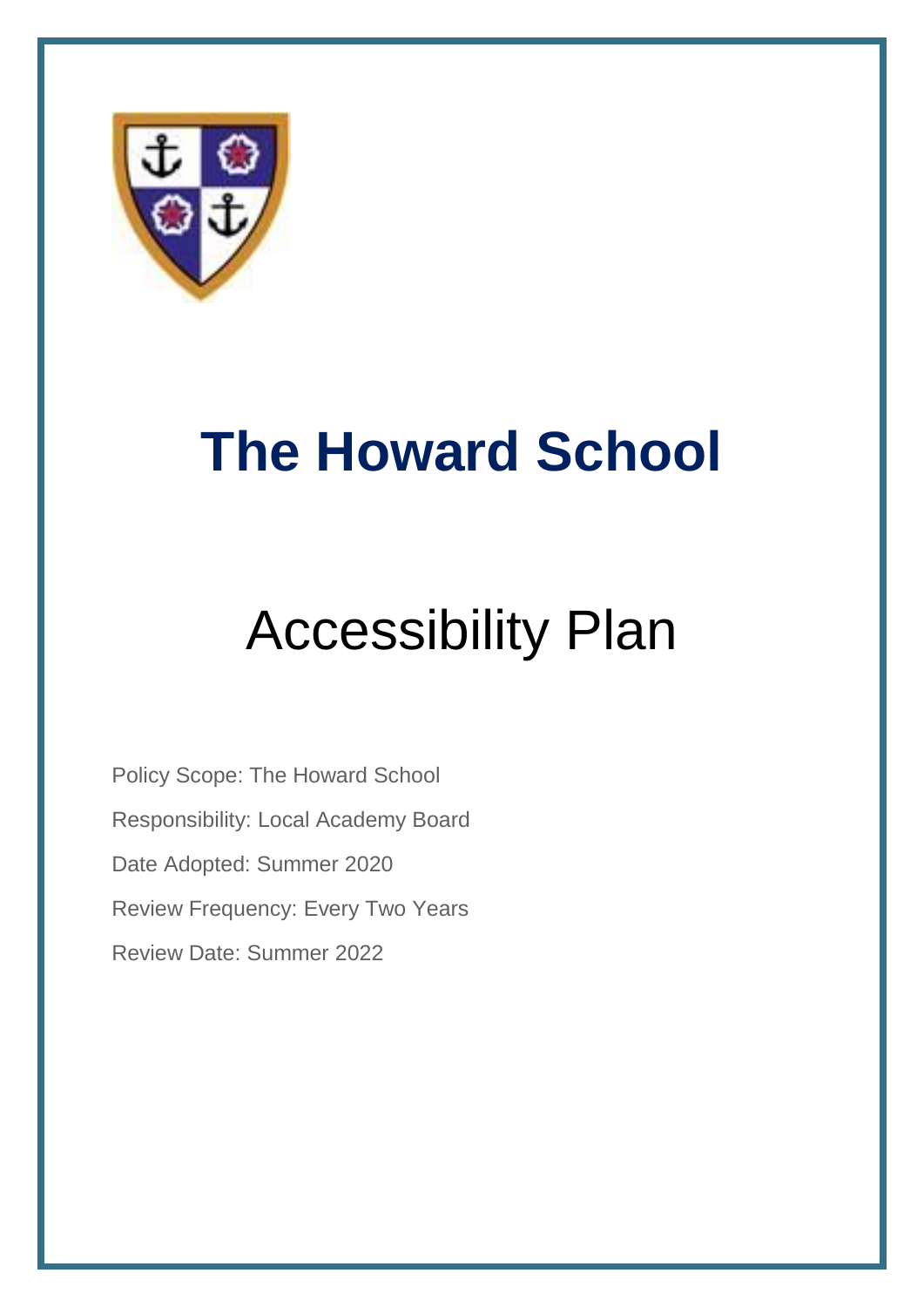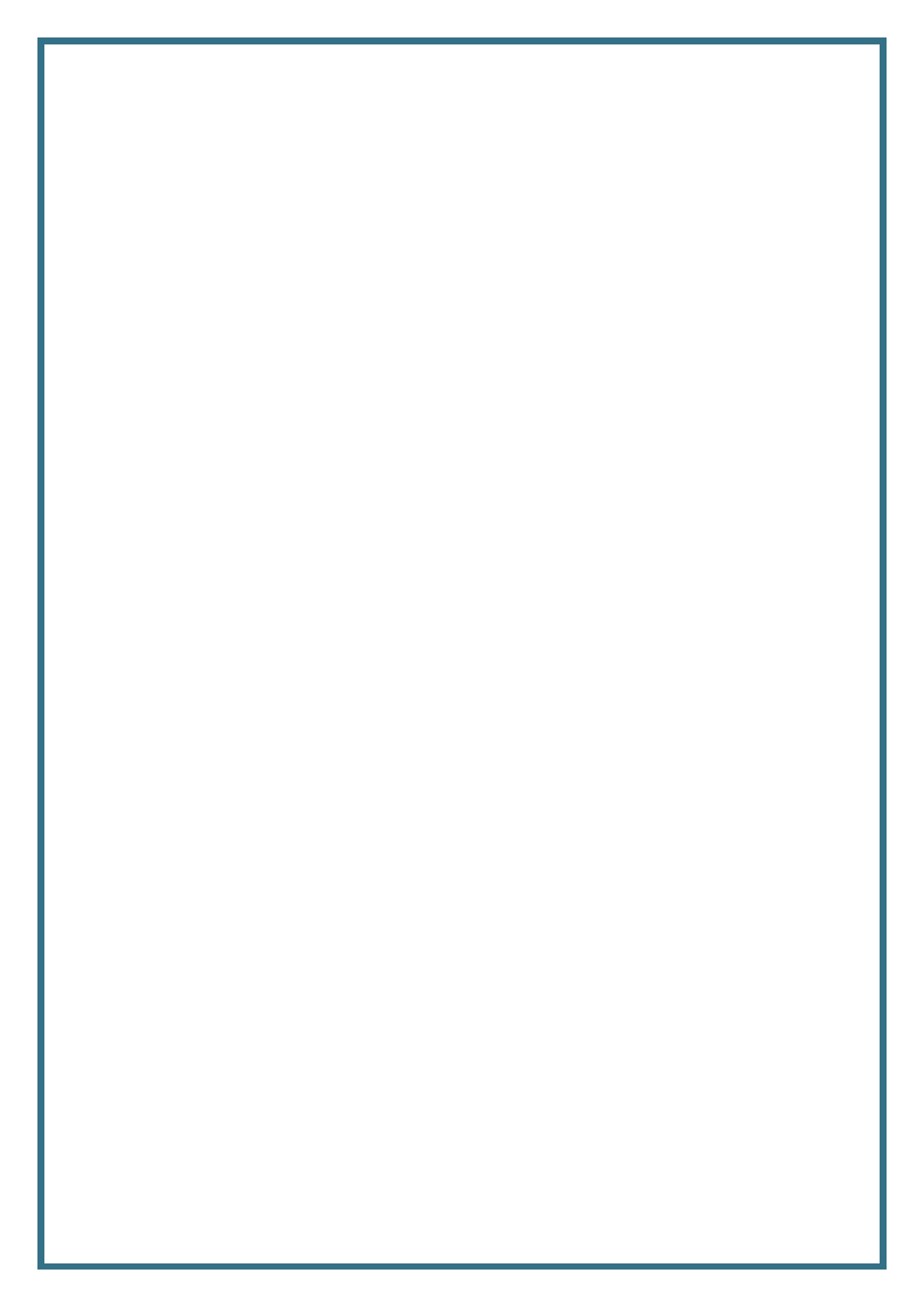### **Contents:**

[Aims of the Accessibility Plan](#page-3-0)

- 1. [The accessibility audit](#page-4-0)
- 2. [Planning duty 1: Curriculum](#page-5-0)
- 3. [Planning duty 2: Physical environment](#page-8-0)
- 4. [Planning duty 3: Information](#page-9-0)

Signed by:

Headteacher Date:

Chair of governors Date: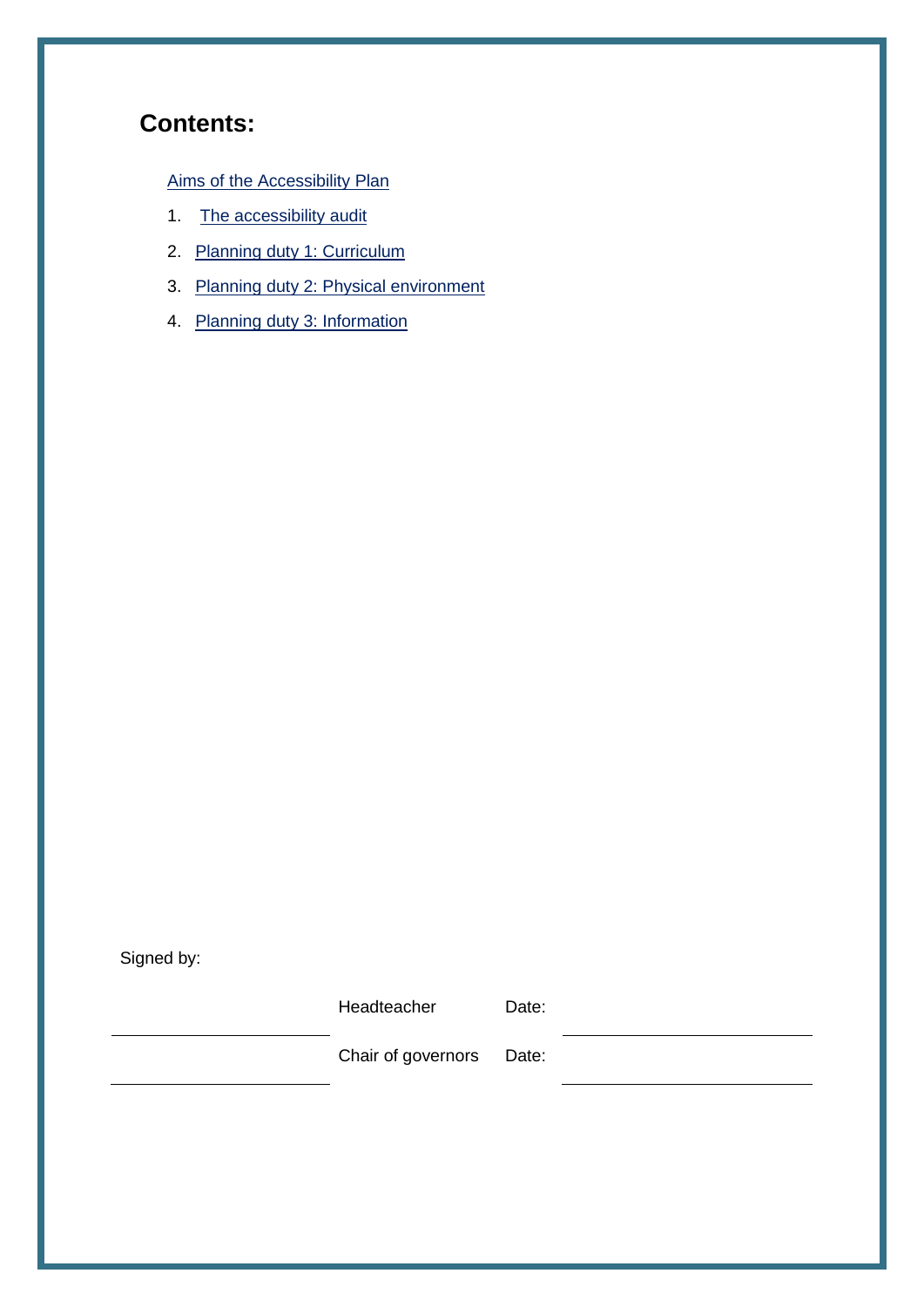### <span id="page-3-0"></span>**Aims of the Accessibility Plan**

This plan outlines how The Howard School aims to increase access to education for pupils with disabilities in the three areas required by the planning duties in the Equality Act 2010 (i.e. the curriculum, physical environment and information).

A person is regarded as having a disability under the Act where they have a physical or mental impairment that has a substantial and long-term adverse effect on their ability to carry out normal day-to-day activities.

This plan aims to:

- Increase the extent to which pupils with disabilities can participate in the curriculum.
- Improve the physical environment of the school to enable pupils with disabilities to take better advantage of education, benefits, facilities and services provided.
- Improve the availability of accessible information to pupils with disabilities.

The above aims will be delivered within a reasonable timeframe, and in ways which are determined after taking into account pupils' disabilities and the views of parents and pupils. In the preparation of an accessibility strategy, the LA must have regard to the need to allocate adequate resources in the implementation of this strategy.

The governing board also recognises its responsibilities towards employees with disabilities and will:

- Monitor recruitment procedures to ensure that individuals with disabilities are provided with equal opportunities.
- Provide appropriate support and provision for employees with disabilities to ensure that they can carry out their work effectively without barriers.
- Undertake reasonable adjustments to enable staff to access the workplace.

The plan will be resourced, implemented, reviewed and revised in consultation with:

- Pupils' parents.
- The headteacher and other relevant members of staff.
- Governors.
- External partners.

This plan is reviewed every two years to take into account the changing needs of the school and its pupils. The plan is also reviewed where the school has undergone a refurbishment.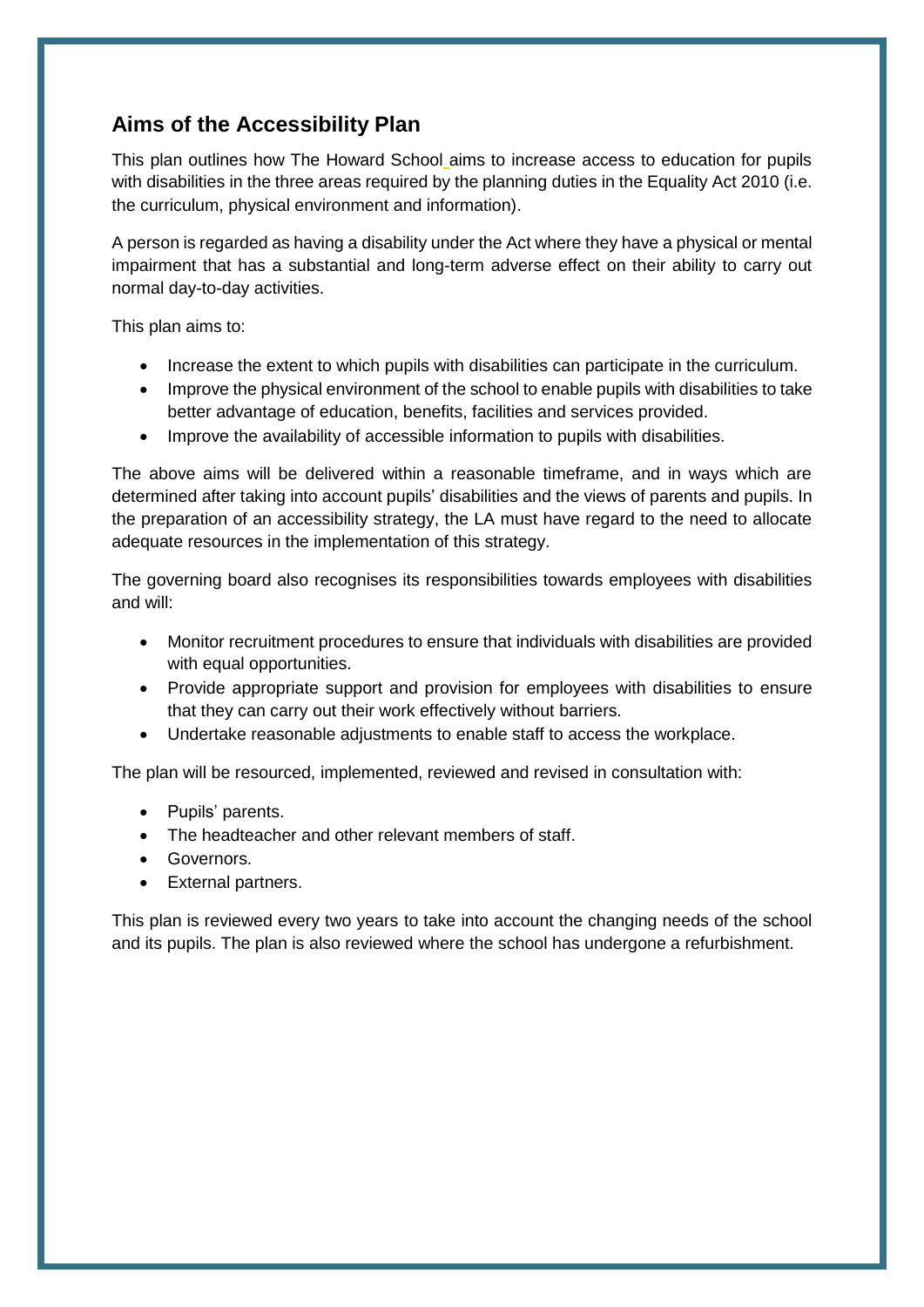#### <span id="page-4-0"></span>**The accessibility audit**

- 1.1. The governing board will undertake an **annual** Accessibility Audit.
- 1.2. The audit will cover the following three areas:
	- **Access to the curriculum**  the governing board will assess the extent to which pupils with disabilities can access the curriculum on an equal basis with their peers.
	- **Access to the physical environment**  the governing board will assess the extent to which pupils with disabilities can access the physical environment on an equal basis with their peers.
	- **Access to information** the governing board will assess the extent to which pupils with disabilities can access information on an equal basis with their peers.
- 1.3. When conducting the audit, the governing board will consider all kinds of disabilities and impairments, including, but not limited to, the following:
	- **Ambulatory disabilities**  this includes pupils who use a wheelchair or mobility aid
	- **Dexterity disabilities**  this includes those whose everyday manual handling of objects and fixtures may be impaired
	- **Visual disabilities**  this includes those with visual impairments and sensitivities
	- **Auditory disabilities**  this includes those with hearing impairments and sensitivities
	- **Comprehension**  this includes hidden disabilities, such as autism and dyslexia
- 1.4. The findings from the audit will be used to identify short-, medium- and longterm actions to address specific gaps and improve access.
- 1.5. All actions will be carried out in a reasonable timeframe, and after taking into account pupils' disabilities and the preferences of their parents.
- 1.6. The actions that will be undertaken are detailed in the following sections of this document.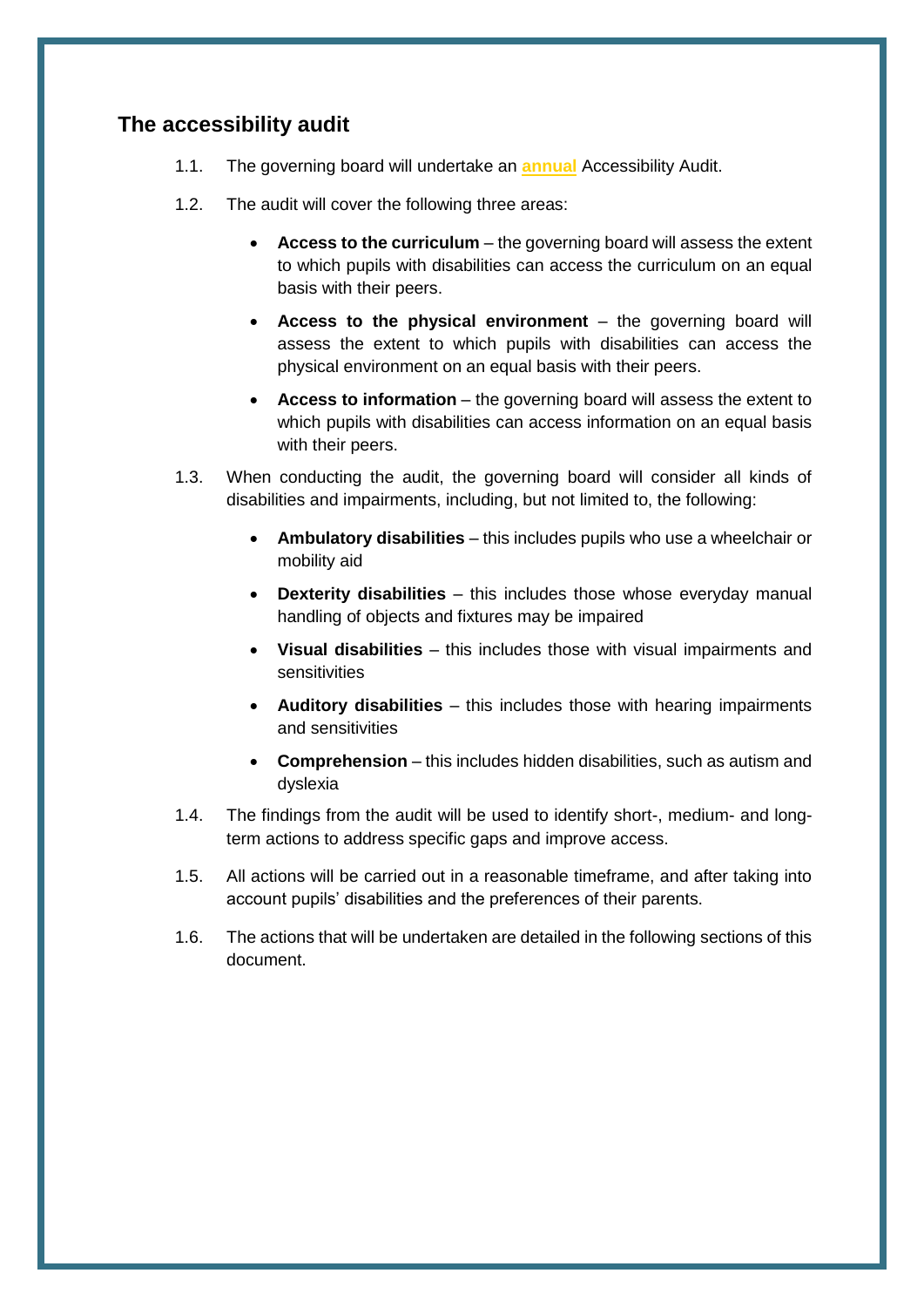## **Planning duty 1: Curriculum**

<span id="page-5-0"></span>

|                   | <b>Issue</b>                                                                                   | <b>What</b>                                                                                                                                                                                                                                                                                                                                                     | <b>Who</b>                                                       | When    | <b>Outcome</b>                                                                                                                                                                  | <b>Review</b>  |
|-------------------|------------------------------------------------------------------------------------------------|-----------------------------------------------------------------------------------------------------------------------------------------------------------------------------------------------------------------------------------------------------------------------------------------------------------------------------------------------------------------|------------------------------------------------------------------|---------|---------------------------------------------------------------------------------------------------------------------------------------------------------------------------------|----------------|
|                   | Staff members do not<br>know whether the<br>curriculum is<br>accessible                        | Audit of the<br>curriculum                                                                                                                                                                                                                                                                                                                                      | Headteacher,<br>teachers,<br><b>SENCO</b>                        | Ongoing | Management and teaching<br>staff are aware of the<br>accessibility gaps in the<br>curriculum. Reasonable<br>resources and support are<br>put into place as soon as<br>possible. | Summer<br>2021 |
| <b>Short term</b> | Staff members do not<br>have the<br>skills/confidence to<br>support pupils with<br><b>SEND</b> | <b>INSET</b> provided to<br>staff members.<br>Training for<br>teachers on<br>differentiating the<br>curriculum.<br>Staff are provided<br>with Needs and<br><b>Strategies</b><br>information and<br>updated as<br>needed with any<br>new conditions<br>suffered by<br>students. Pupils<br>with SEND are<br>clearly identified<br>on lesson and<br>seating plans. | Headteacher,<br>external<br>advisors,<br>SENCO, T and L<br>team. | Ongoing | Staff members have the<br>skills/confidence to support<br>pupils with SEND. Progress<br>evidenced by school<br>tracking system.                                                 | Autumn<br>2020 |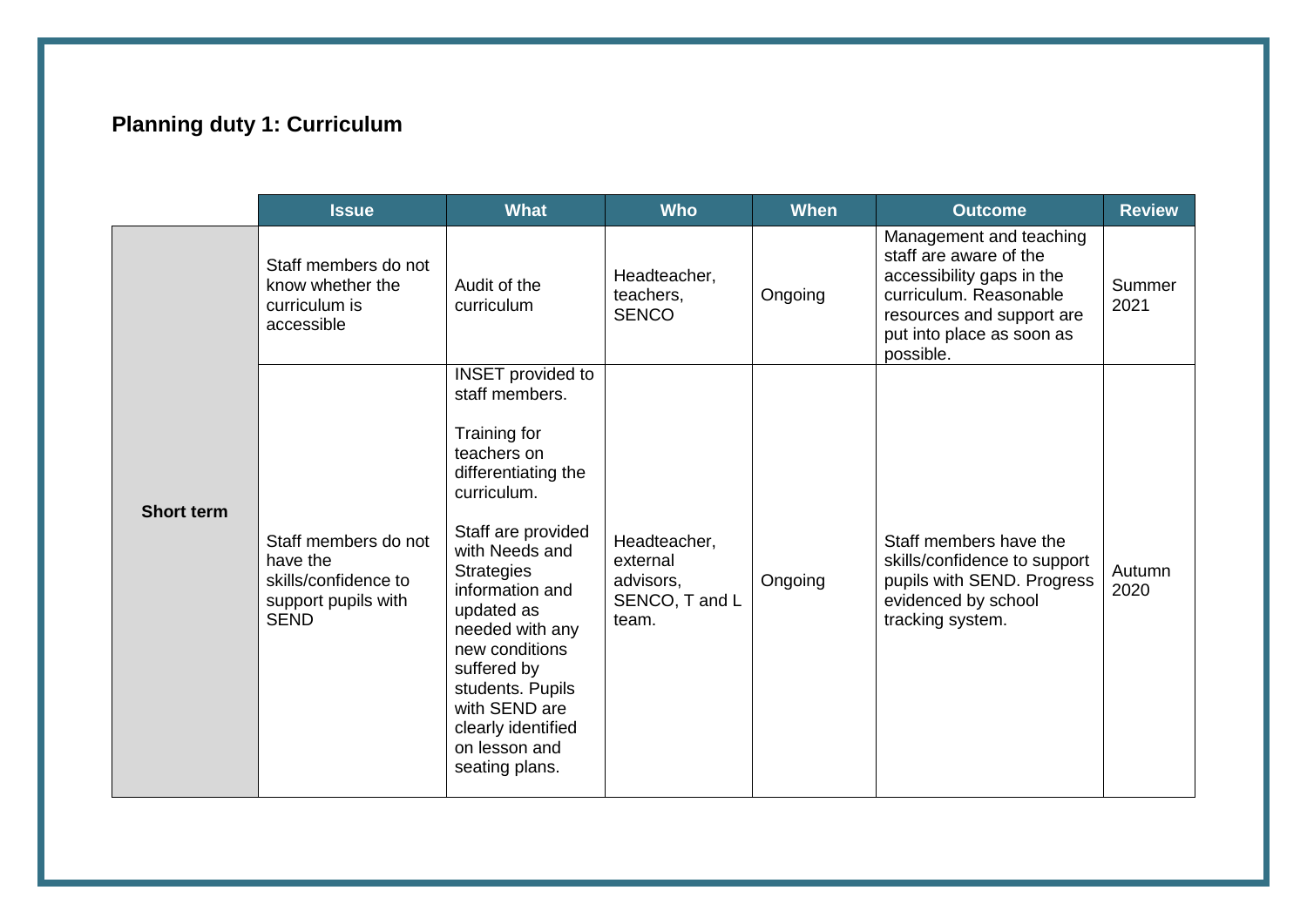|                    |                                                                                                                                                                    | Provision mapping<br>for all pupils with<br>SEND.                                                                                                                                                                                                                                           |                           |         |                                                                                                                                                                                                                                                                                         |                |
|--------------------|--------------------------------------------------------------------------------------------------------------------------------------------------------------------|---------------------------------------------------------------------------------------------------------------------------------------------------------------------------------------------------------------------------------------------------------------------------------------------|---------------------------|---------|-----------------------------------------------------------------------------------------------------------------------------------------------------------------------------------------------------------------------------------------------------------------------------------------|----------------|
|                    |                                                                                                                                                                    | Focus on progress<br>of students with<br>SEND by<br>Teaching and<br>Learning team in<br>learning walks.                                                                                                                                                                                     |                           |         |                                                                                                                                                                                                                                                                                         |                |
| <b>Medium term</b> | School trips do not<br>take into account<br>pupils with SEND<br>Pupils with SEND<br>should be able to<br>participate equally in<br>extra-curricular<br>activities. | Needs of pupils<br>with SEND are<br>incorporated into<br>the planning<br>process.<br>Alternative<br>experiences are<br>arranged for pupils<br>with SEND where<br>feasible.<br>Audit conducted to<br>establish<br>participation in<br>extra-curricular<br>activities by pupils<br>with SEND. | Teachers,<br><b>SENCO</b> | Ongoing | Planning of school trips<br>takes into account pupils<br>with SEND. Pupils with<br>SEND are able to<br>participate.<br>Departments identify how<br>to make reasonable<br>adjustments to extra-<br>curricular activities in order<br>to allow full participation by<br>pupils with SEND. | Autumn<br>2020 |
| Long term          | Pupils with SEND<br>cannot access<br>lessons                                                                                                                       | Whenever<br>reasonably<br>possible to do so,<br>learning materials<br>are tailored to the<br>needs of learners                                                                                                                                                                              |                           |         |                                                                                                                                                                                                                                                                                         |                |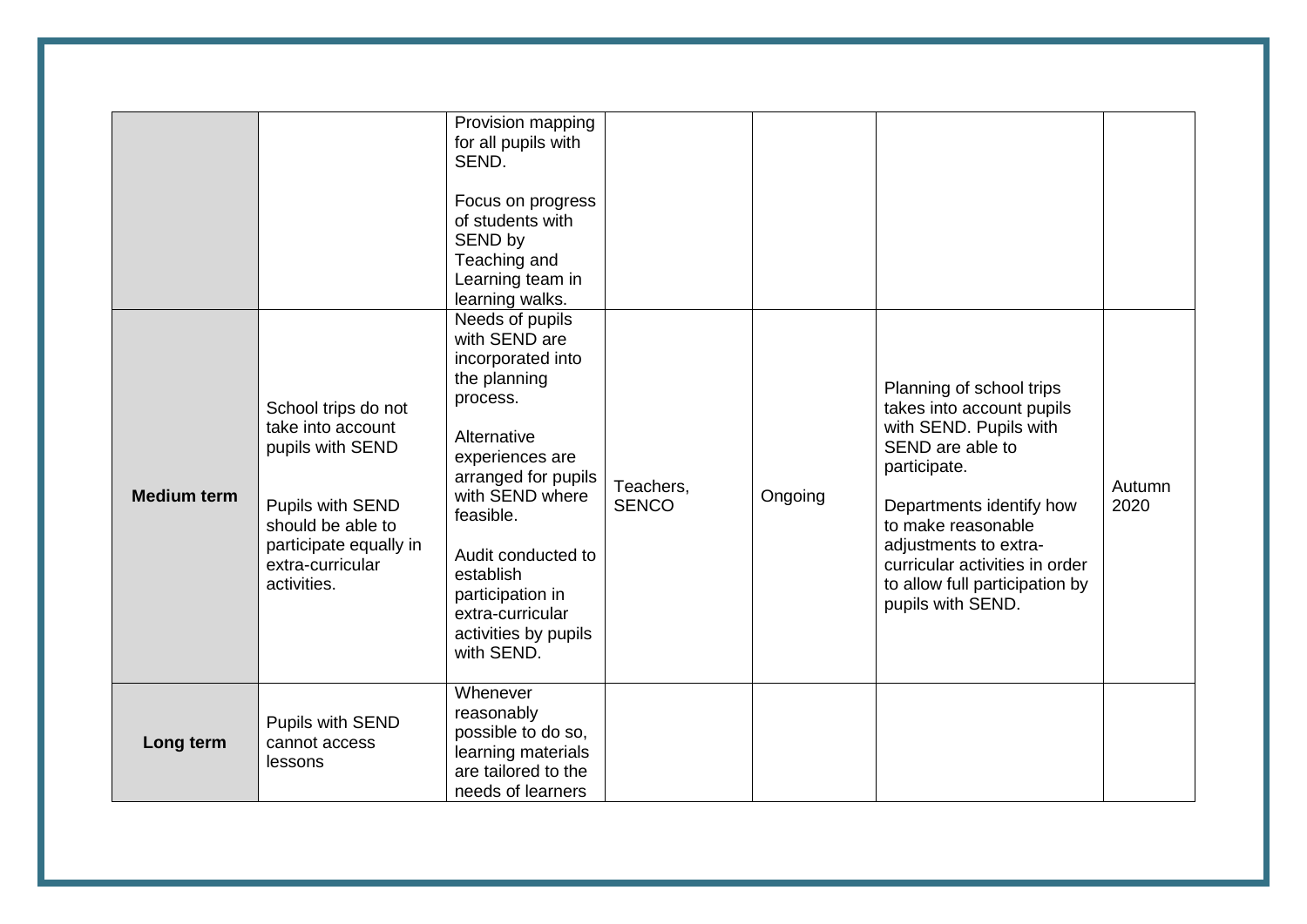| complex need |
|--------------|
|--------------|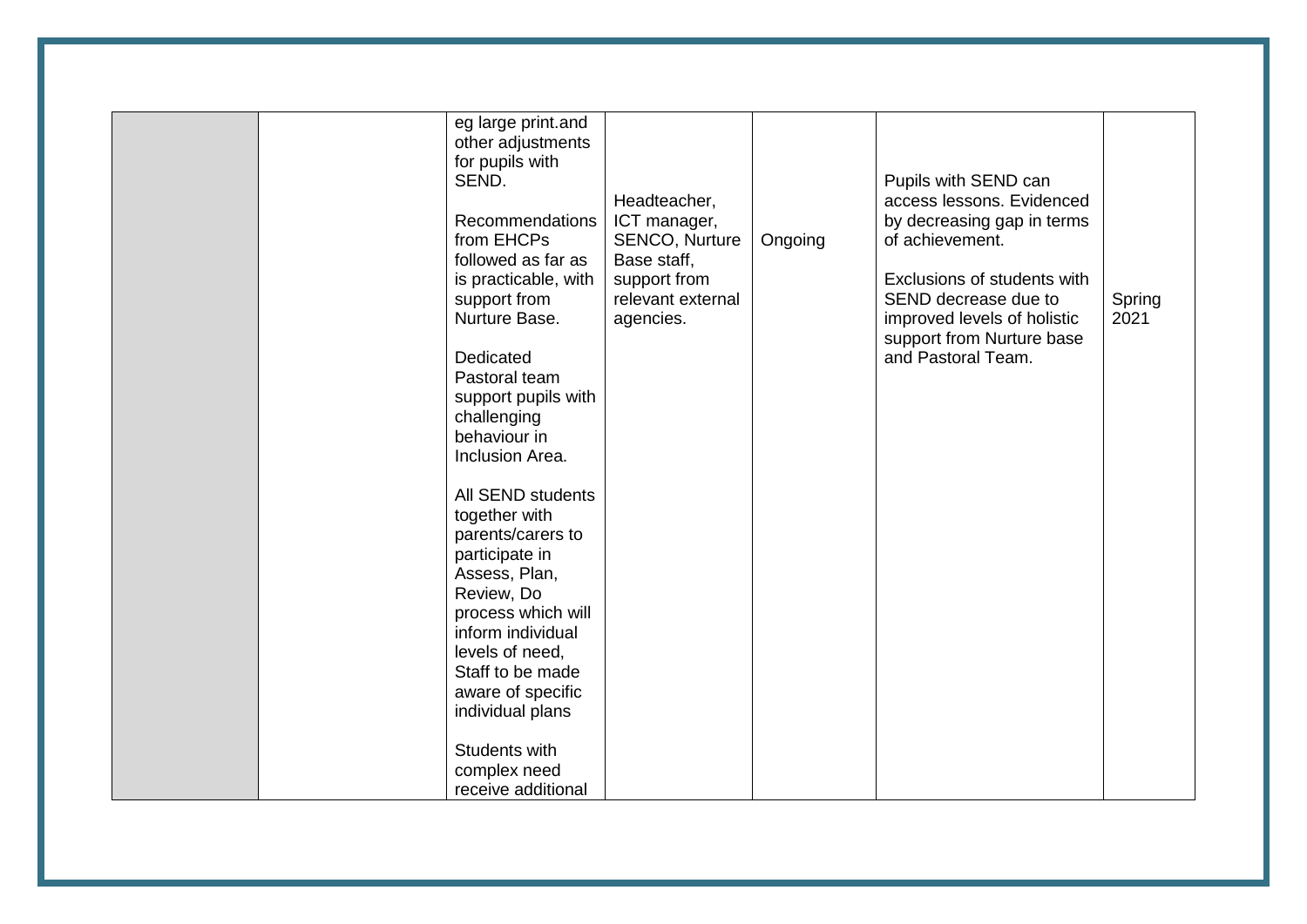## **Planning duty 2: Physical environment**

<span id="page-8-0"></span>

|                    | <b>Issue</b>                                                                         | <b>What</b>                                                                                                                                                | <b>Who</b>                                    | <b>When</b> | <b>Outcome</b>                                                                                                                                                                                                                                                | <b>Review</b>  |
|--------------------|--------------------------------------------------------------------------------------|------------------------------------------------------------------------------------------------------------------------------------------------------------|-----------------------------------------------|-------------|---------------------------------------------------------------------------------------------------------------------------------------------------------------------------------------------------------------------------------------------------------------|----------------|
| <b>Short term</b>  | Management does not<br>know if the school's<br>physical environment is<br>accessible | Audit of physical<br>environment                                                                                                                           | <b>Building</b><br>surveyors,<br>site manager | Spring 2021 | School is aware of<br>accessibility barriers to its<br>physical environment and will<br>make a plan to address them<br>Any new build on site will be<br>fully accessible to students<br>with physical disabilities,<br>including toilets and access<br>ramps. | Summer<br>2021 |
| <b>Medium term</b> | Learning environment<br>of pupils with visual<br>impairments is not<br>accessible    | Incorporation of<br>appropriate<br>colour schemes<br>where practical.<br>Mark the nosings<br>of all exterior and<br>relevant interior<br>steps with a high |                                               |             |                                                                                                                                                                                                                                                               |                |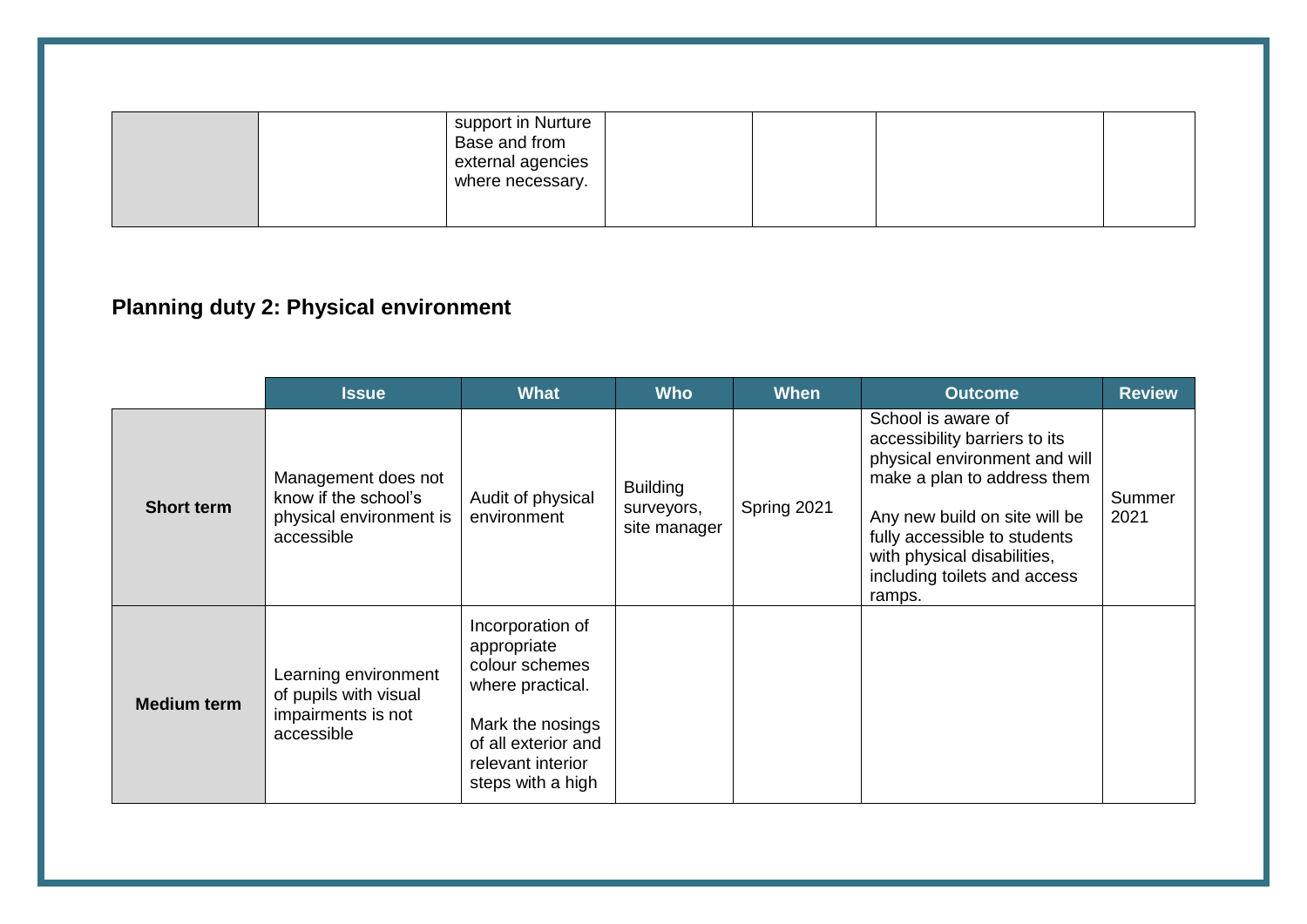|           |                                                                             | visibility, slip<br>resistant material.<br>Construct ramps<br>at strategically<br>placed entrances,<br>where practical.<br>Decorate wall<br>surfaces in a<br>contrasting colour<br>to doors.     | <b>SBM</b>                  | Spring 2021 | School environment is<br>accessible to pupils and<br>parents/carers with a range<br>of disabilities. | Summer<br>2021 |
|-----------|-----------------------------------------------------------------------------|--------------------------------------------------------------------------------------------------------------------------------------------------------------------------------------------------|-----------------------------|-------------|------------------------------------------------------------------------------------------------------|----------------|
|           | Toilets are not<br>accessible                                               | <b>Handrails</b><br>installed where<br>practical                                                                                                                                                 | <b>SBM</b>                  | Spring 2021 | Access to toilets is increased<br>where practical.                                                   | Summer<br>2021 |
| Long term | Children with physical<br>disabilities cannot<br>access school<br>buildings | Ground floor only<br>accessible to<br>students with<br>physical<br>disabilities.<br>School has no<br>lifts. Disabled<br>paring bays<br>available.<br>Reception area<br>wheelchair<br>accessible. | SBM/building<br>contractors | Ongoing     | Ground floor of most blocks<br>accessible.                                                           | Spring<br>2021 |

<span id="page-9-0"></span>**Planning duty 3: Information**